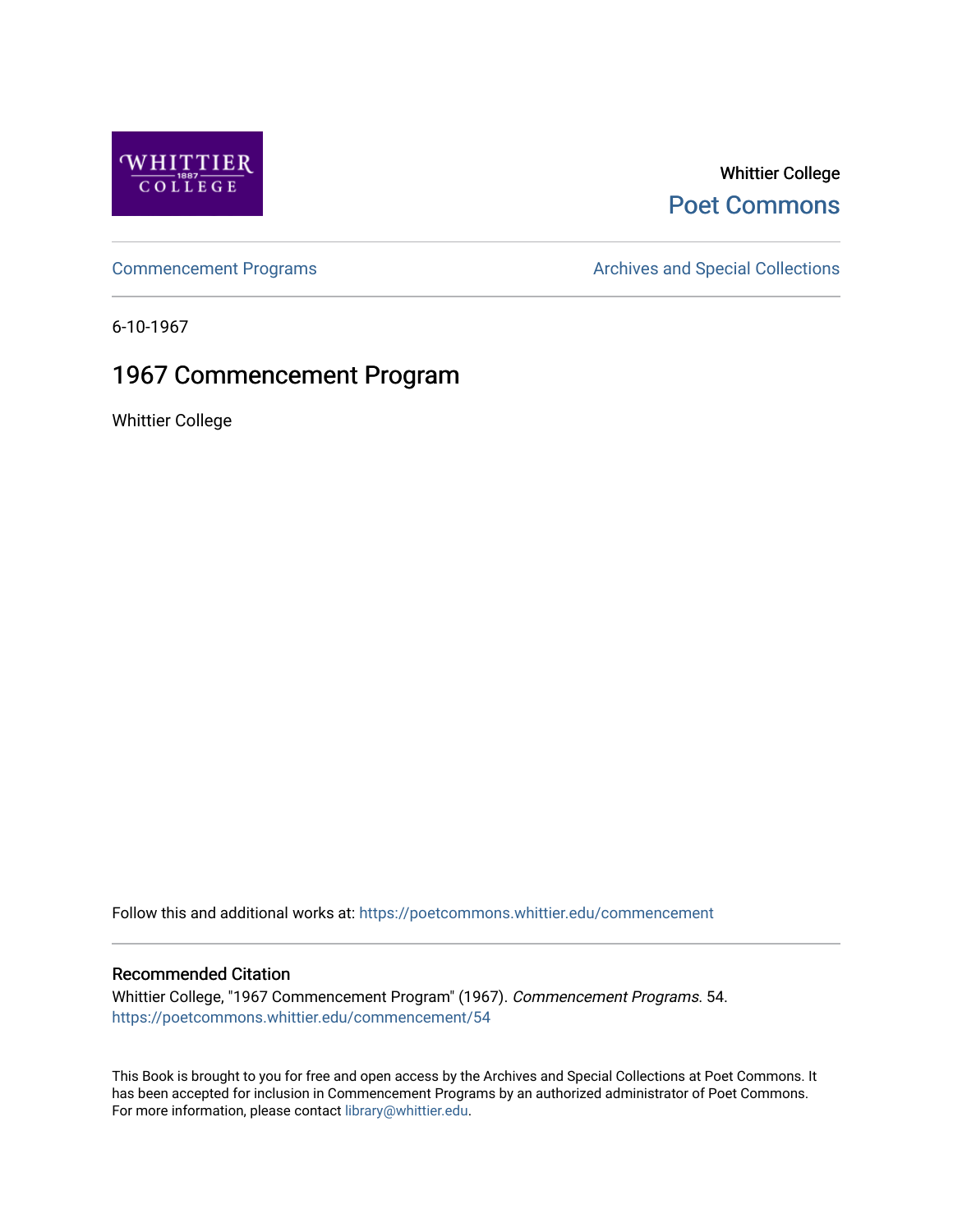# The Sixty-Fourth

# Annual Commencement

# $\circ f$

# Whittier College



June 10, 1967

Four-thirty in the afternoon THE HERBERT E. HARRIS AMPHITHEATRE Whittier, California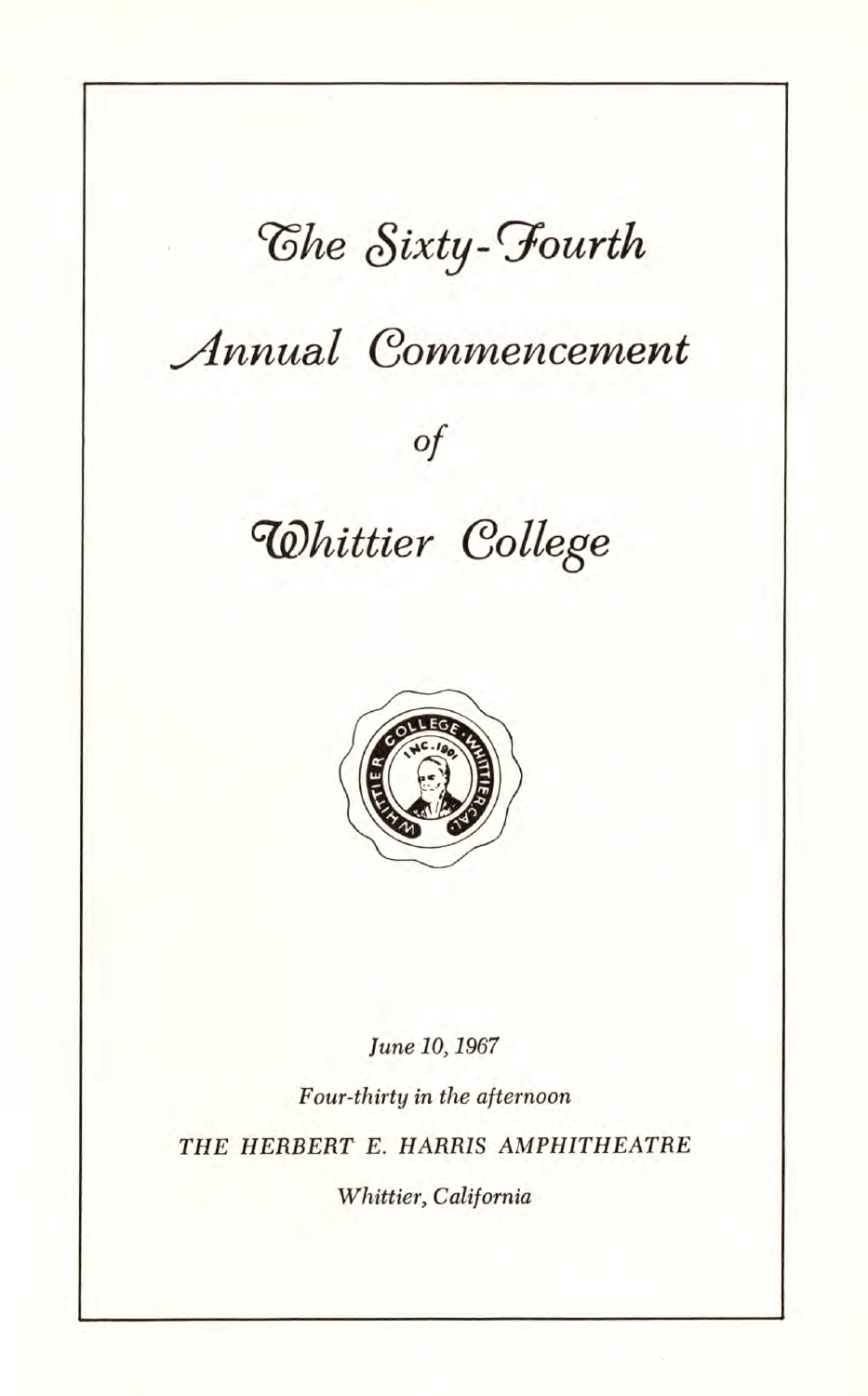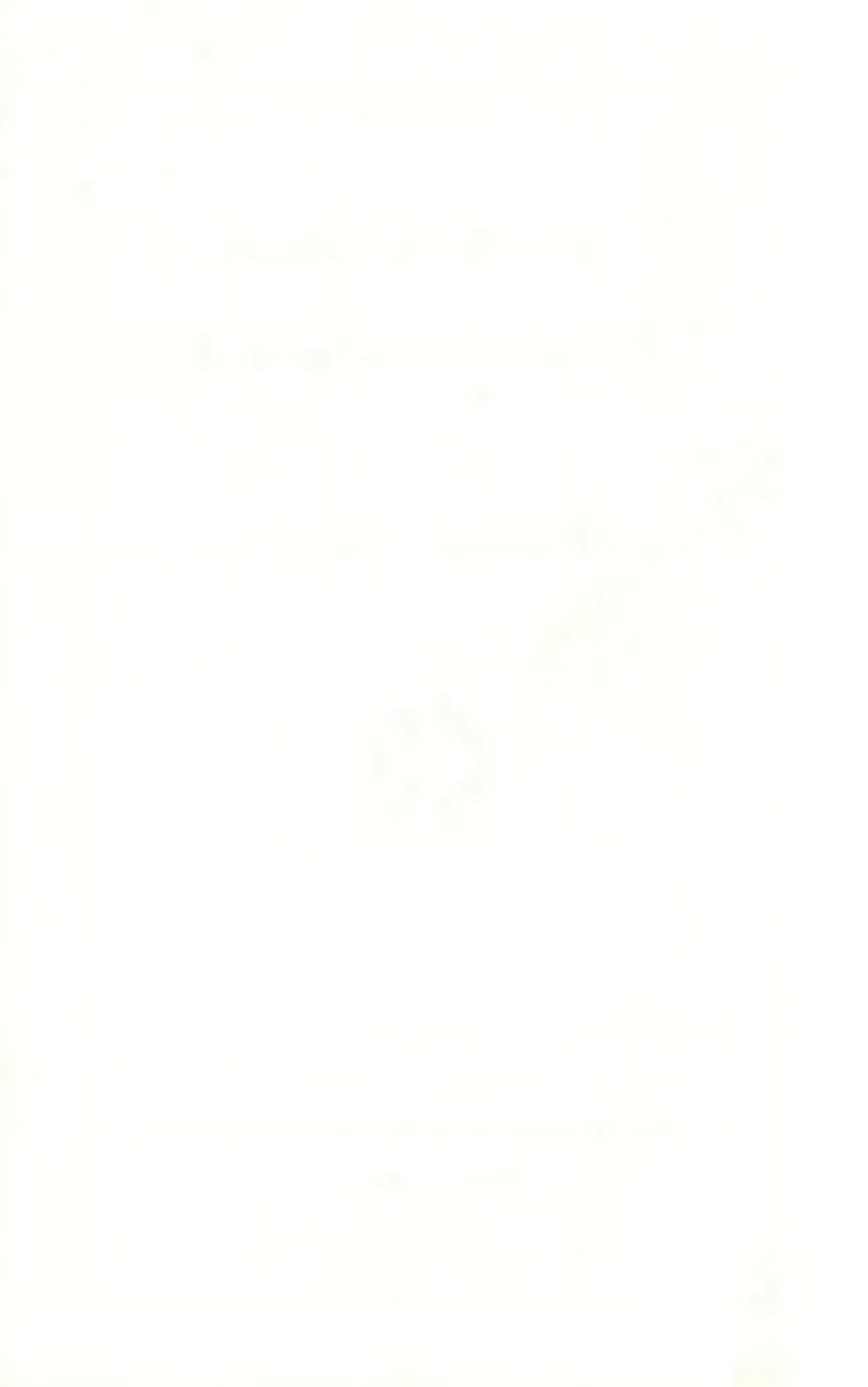# **Program**

PROCESSIONAL-"Crown Imperial" ................................. Walton (audience seated) Robert Prichard, College Organist

INVOCATION (audience standing) The Rev. Herbert E. Bauck<br>(audience standing) Plymouth Congregational Church Plymouth Congregational Church Seattle, Wash.

ADDRESS Arthur F. Corey, Ed.D., LL.D. Chairman N E.A. Educational Policies Commission

COMMENCEMENT CHARGE ............................. Robert C. Parke President, Senior Class

THE CONFERRING OF DEGREES .............. Paul S. Smith, Ph.D., L.H.D., LL.D. President of the College

SENIOR CANDIDATES—W. Roy Newsom, Ph.D. Dean of the College

GRADUATE CANDIDATES-Homer Hurst, Ph.D. Committee on Graduate Studies

ALMA MATER (Words on last page)

BENEDICTION The Rev. Cyrus B. McCown East Whittier United Presbyterian Church

RECESSIONAL—"Pomp and Circumstance" Elgar

BENJAMIN C. WHITTEN, Ph.D. and GILBERT D. McEWEN, Ph.D., Marshals Assistant Marshals are Members of Cap and Gown and Omicron Delta Kappa Ushers are Sosecos and Squires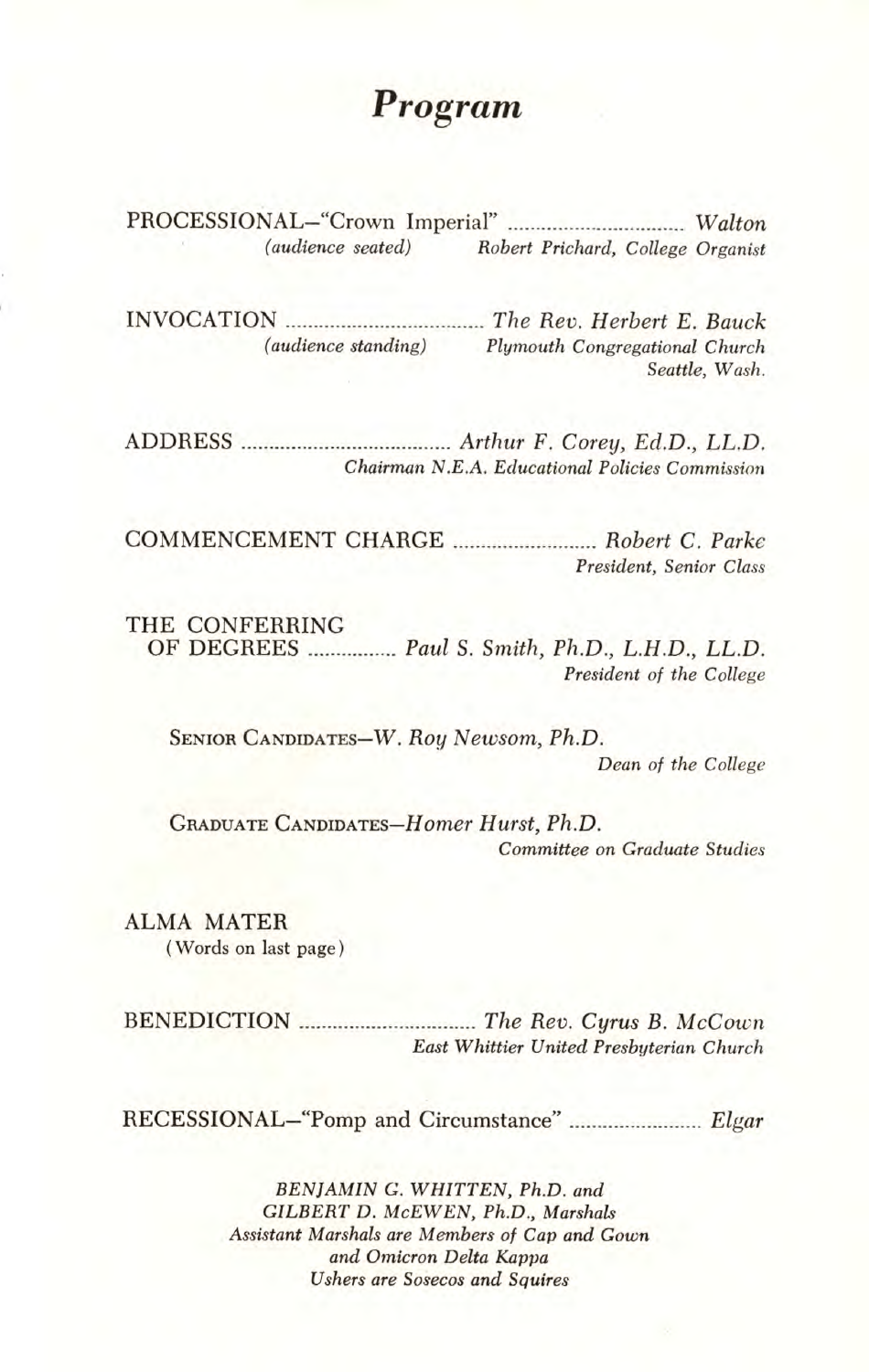#### MASTER OF EDUCATION JULY 29, 1966

William Franklyn Bishop (B.A. California Baptist Theological Seminary)

Frank Augustus Branda, Jr. (A.B. Whittier College)

Harriett Cooper Ebermayer (A.B. Whittier College)

Ethel Thiessen Godfrey (A.B. University of Hawaii) Fred Harold Mossinger (A.B. Whittier College)

Gary David Turner (A.B. Whittier College)

Winifred Wilson Westcott (A.B. College of the Pacific)

> Sally Boyer Wilcox (A.B. Whittier College)

## MASTER OF ARTS IN TEACHING JULY 29, 1966

Samuel Willis Waltmire (A.B. Whittier College)

> MASTER OF ARTS JULY 29, 1966

Ethel-Ann Reinig Fengler (A.B. Whittier College)

THESIS SUBJECT: "A Study of Materials for Use in the Preparation of a Basic MUSIC Theory Manual."

> Ruby Yvonne Hull (A.B. Whittier College)

THESIS SUBJECT: "A Pre-Algebra Supplement for the Teacher."

John Lester Leadford (A.B. University of Southern California)

THESIS SUBJECT: "Anomie in a Suburban Community."

MASTER OF SCIENCE JULY 29, 1966

F. Kathleen Fry (A.B. Whittier College)

THESIS SUBJECT: "Response to Various Concentrations of Sodium Phenobarbital and Chlorpromazine Hydrochloride by Planaria and Crayfish."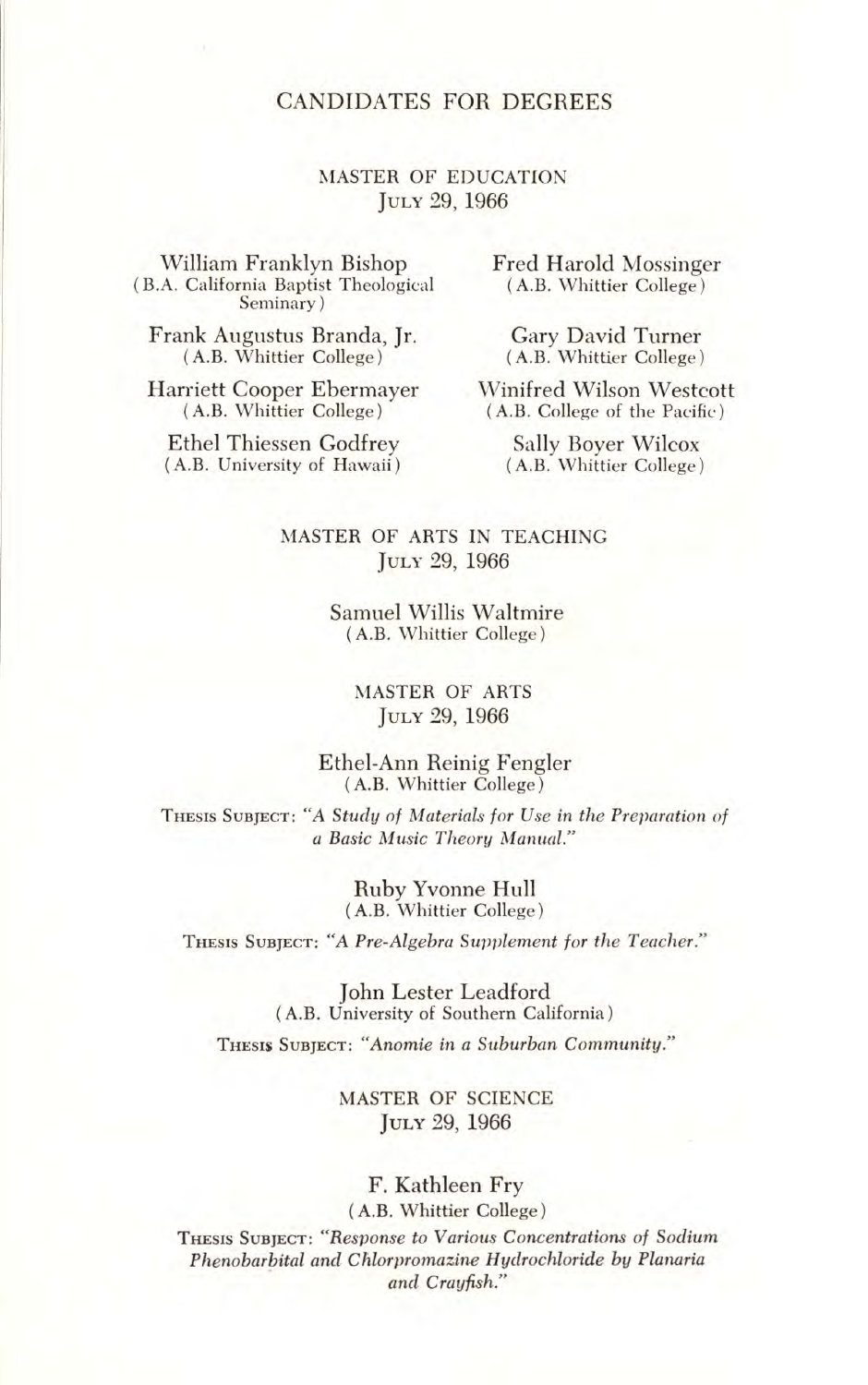#### MASTER OF EDUCATION AUGUST 26, 1966

#### Mervyn Gerald Bloom (BA. University of California Los Angeles)

James Mark Murphy (A.B. Whittier College)

Arlene Slaugenwhite Hayes (A.B. Whittier College)

Gene Willis Unruh (B.S.Ed. Bethel College)

MASTER OF ARTS IN TEACHING AUGUST 26, 1966 Betty Jane Barringer (B.S. University of Southern California)

#### MASTER OF SCIENCE AUGUST 26, 1966 Shirley Morse Bishel (A.B. Whittier College)

THESIS SUBJECT: "The Comparative Microbiology of Three Types of Shellfish in Precooked Frozen Gourmet-Type Foods."

#### MASTER OF EDUCATION FEBRUARY 4, 1967

Hollis F. Griffin Elbert Heigh Moore<br>(A.B. Whittier College) (B.S. California State Polytec (B.S. California State Polytechnic College)

Otto Salvatore Guli (A.B. University of Buffalo)

Wayne W. Harris (A.B. Whittier College)

Evelyne S. Merrill (A.B. Colby College)

Charles Wesley Peterson (A.B. Whittier College)

Jean Rounds Randall (A.B. Whittier College)

Alice Gwendola Sowell (B.A.Ed. University of Missouri)

MASTER OF ARTS IN TEACHING FEBRUARY 4, 1967 Alice Gwendola Sowell (B.A.Ed. University of Missouri)

> MASTER OF ARTS FEBRUARY 4, 1967

Frank T. Carroll (A.B. Whittier College) THESIS SUBJECT: "Effects of Response Sets Upon Vocational Inventories."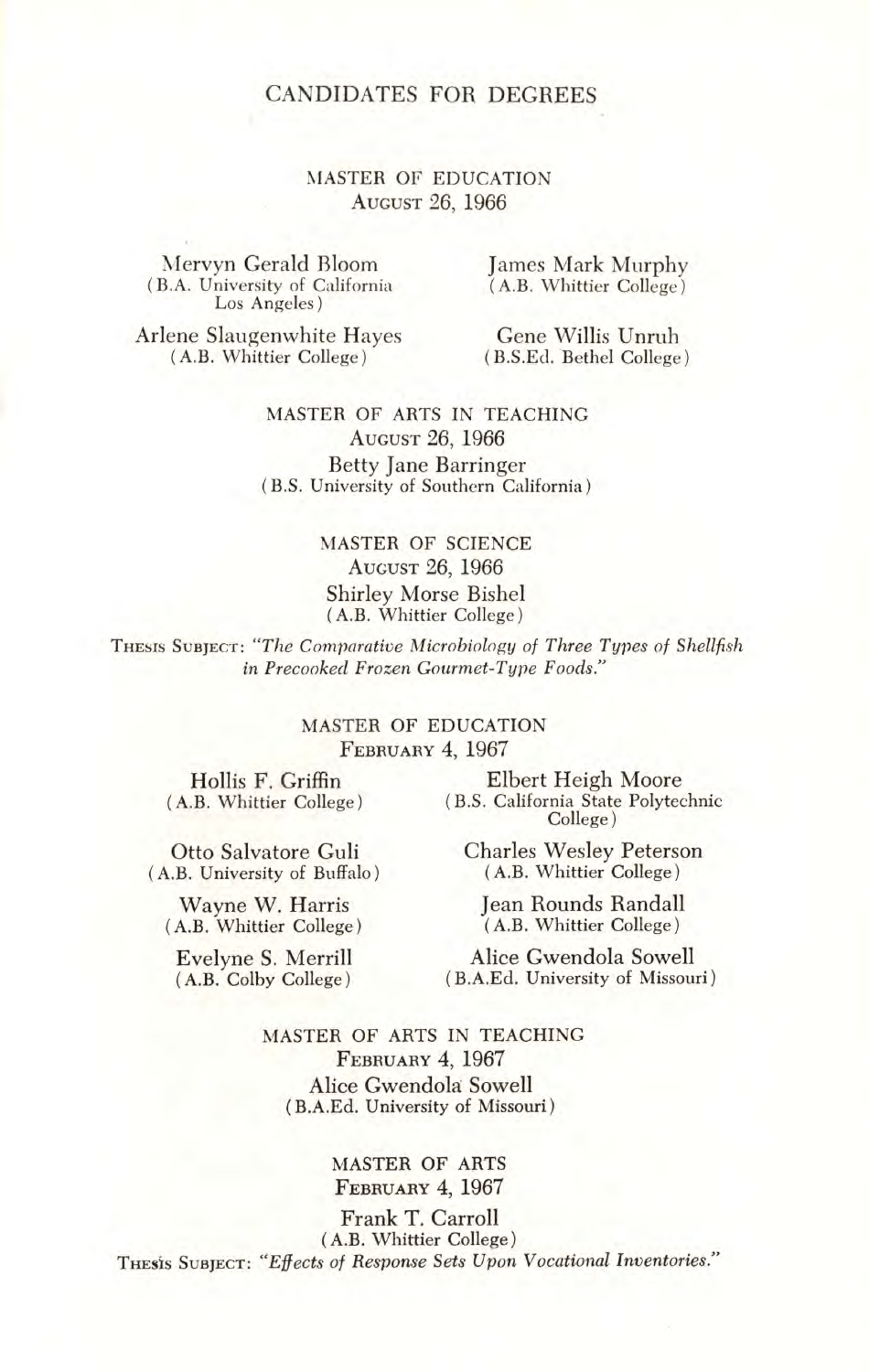#### Peter Scott Norris

#### (A.B. Whittier College) THESIS SUBJECT: "The Relationship Between Field Independence and Divergent Thinking."

#### William Dean White (A.B. Whittier College)

THESIS SUBJECT: "A Comparative Study of Administrative Field Trip Programming Practices in Baptist Day Schools and Selected Public Elementary Schools of Southern California 1965-1966."

#### MASTER OF EDUCATION JUNE 10, 1967

Donald A. Ames (B.A. University of Redlands) Robert Marion Barnhart

(A.B. La Verne College) Larry Leon Boyle

(A.B. Whittier College)

Sherrill Eugene Brown (A.B. Whittier College)

Robert Arthur Bruce (A.B. Whittier College)

Kathryn Joanne Bryant (B.A.El.Ed. University of California Santa Barbara)

Donald R. Ewoldt (B,S.Ed. Blackhill Teachers College)

Clarence Gaylen Freeman (B.S.Bus.Adm. Montana State University)

Gary Edward Goodson (A.B. Whittier College)

Patricia Lee Maham Hakimian (A.B. Whittier College)

> Rodli L. Holtan (A.B. Whittier College)

Richard Warren Johnson (A.B. Whittier College)

Maxine Eileen Kane (A.B. Whittier College)

Alexander J. Leick (A.B. California State College Long Beach)

Herlinda Chew Leong (A.B. Mills College)

Robert Dale Lloyd (A.B. Whittier College)

Robert Matthew (B.S.Ed. New Jersey State Teachers College)

Maura Elizabeth Mattson (A.B. Whittier College)

Patricia Maureen Meakin (A.B. Whittier College)

David Charles Miller (B.S. University of Minnesota)

> David Ben Nunn (A.B. Whittier College)

Martin Pilgreen (A.B. University of Southern California)

Thomas J. Roberts (A.B. Whittier College)

Richard Foster Sallis, Jr. (A.B. Whittier College)

Robert W. Scott (A.B. Whittier College)

John Thomas Sherman (A.B. Whittier College)

Emmet Joseph Silver (B.A. California State College Long Beach)

Albert Bernard Stone, Jr. (A.B. Whittier College)

Thomas Houston Winegar (A.B. Whittier College)

William Wade Workman (A.B. Whittier College)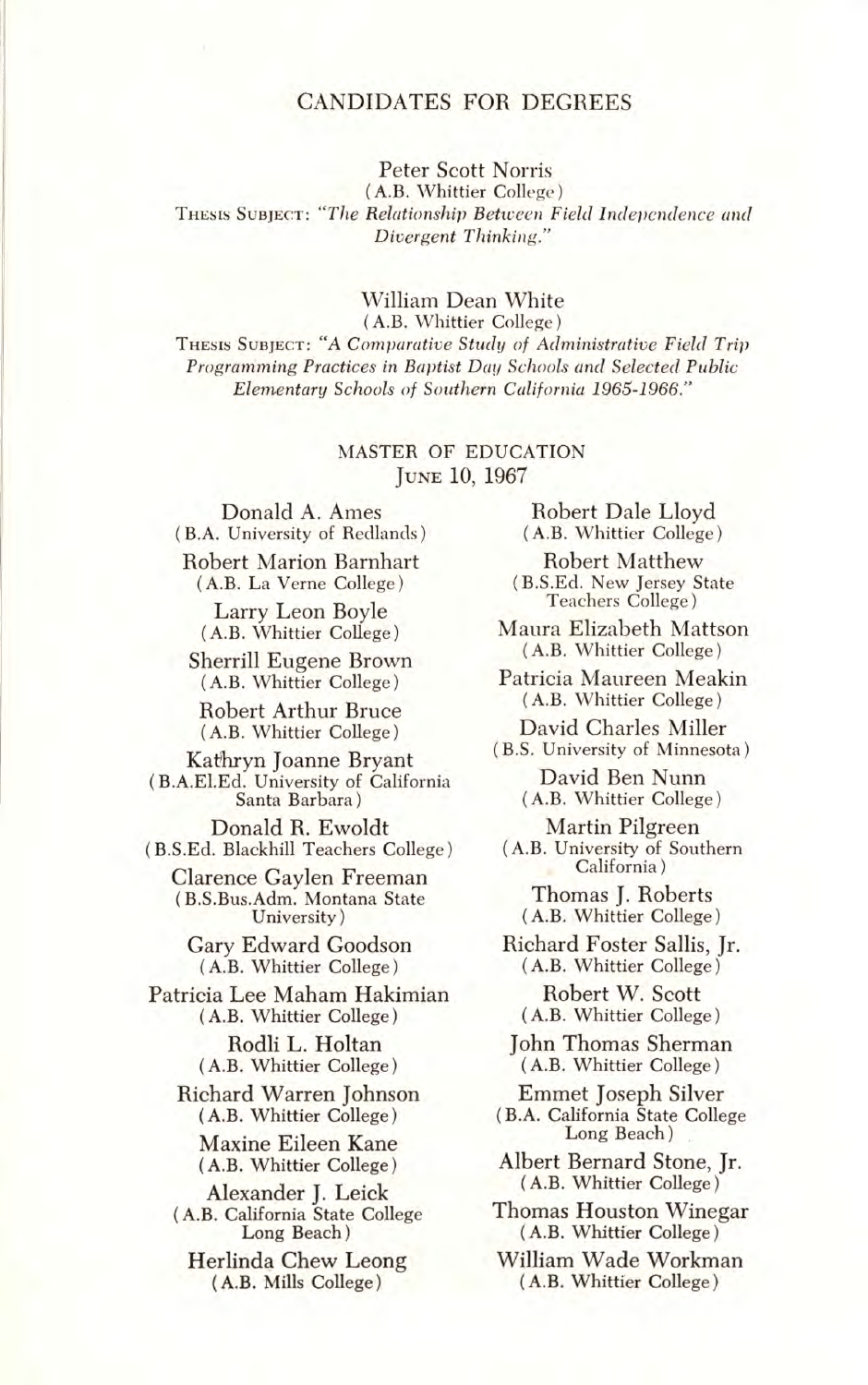### MASTER OF ARTS IN TEACHING JUNE 10, 1967

• Richard Hill Edwards (A.B. California State College Los Angeles)

Florence Nadine Timmerman (A.B. Whittier College) Walter Weiss

Mary Jane Hohneck Moore (A.B. Whittier College)

Theodore Karl Robison (A.B. Whittier College)

Robert W. Scott (A.B. Whittier College) (A.B. California State College Los Angeles) Haruyo Yamazaki

(A.B. Whittier College)

#### MASTER OF ARTS JUNE 10, 1967

Janie Lynn Jones (A.B. Whittier College) THESIS SUBJECT: "A History of the Old Globe Theatre, San Diego, 1957-Present."

Richard Farrington Lott (B.A. California State College Long Beach) THESIS SUBJECT: "An Historical Study of Joseph Baccus: Speech Educator."

Cynthia Woodruff Milich (A.B. Vassar College) THESIS SUBJECT: "Watts 1965: A Content Analysis of Student Responses."

Dayton E. Root (A.B. La Verne College) THESIS SUBJECT: "Existential Thought: Its Influence in Psychiatry, Psychology, and Psychotherapy."

John Duke Wathen (A.B. Whittier College) THESIS SUBJECT: "The Non-Religion of the Present: An Empirical Analysis."

> MASTER OF SCIENCE JUNE 10, 1967

George Hopkins Hinn (A.B. Whittier College) THESIS SUBJECT: "An Ecological Study of Nicotiana glauca."

Robert Kazuo Makino (A.B. Whittier College) THESIS SUBJECT: "A Study of the Root-Fungus Relationships in Litchi chinensis."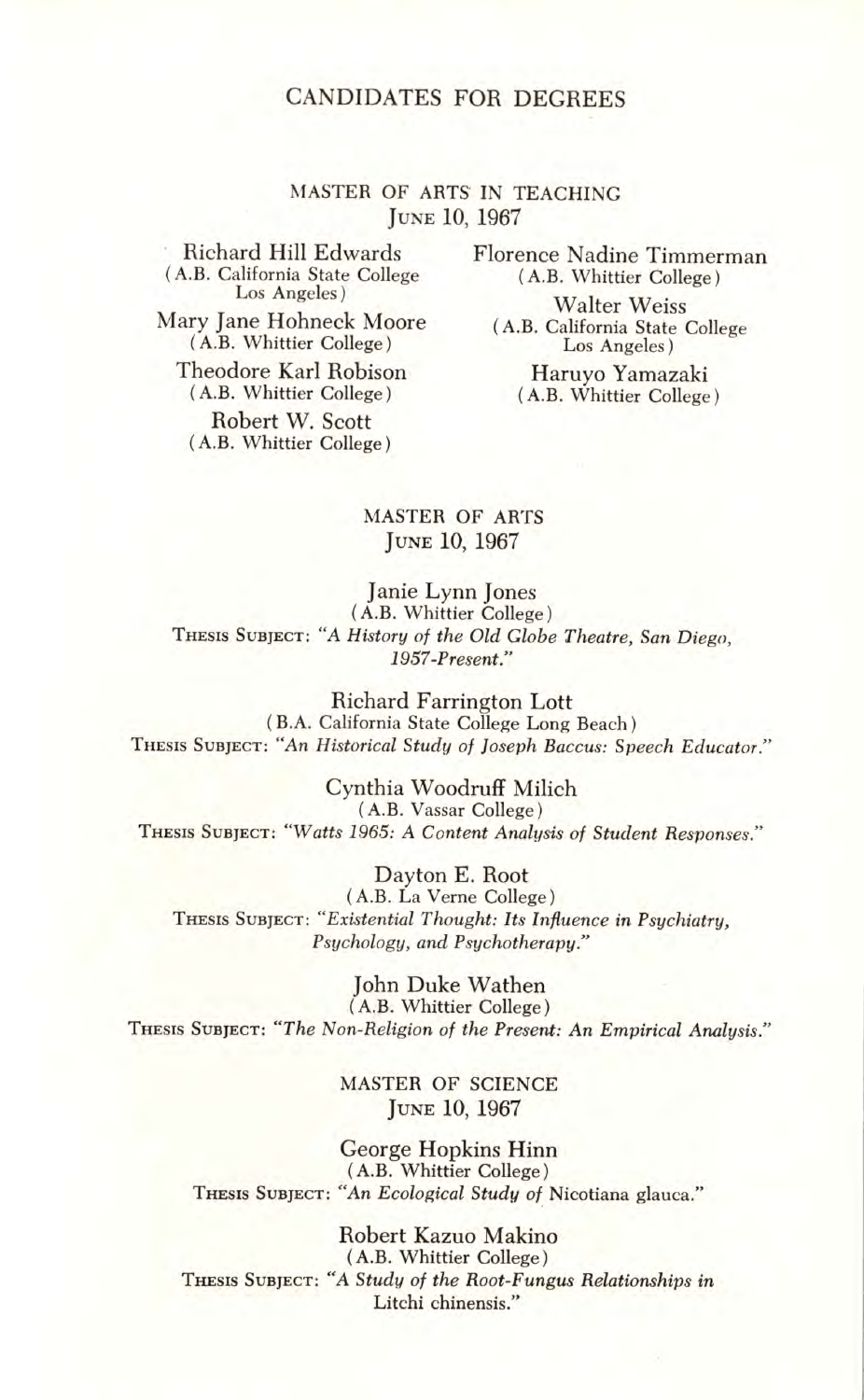#### BACHELOR OF ARTS FEBRUARY 4, 1967

Jerome Dale Adamson, Jr. Catherine Estelle Behnke William Randolph Blair Susan Ann Critton Craig Wallace Dihie Lee Mitchell Doran Ronald W. Dorsett Michael James Duncan Frank Joseph Fagan Peter Betts Foor William Hayes Gill, Jr. Michael Glenn Hanchctt Diane Lee Hillman Ronald Wilson House Cynthia Hall Houston Carol Louise Jamison Joseph T. Jasinski, Jr. Douglas Ray Jones Arthur Kaiser Margaret Ellen Kenyon Erwin Kim Carol Ellen Lillevang Jo Hale Lyndon Martha Ellin Mason

Lance Gregory Matsushita Leonard Dale Mussack Ahdalhadei Msallani Nuwaylati Mary Ann O'Melia \*Michael Alphonse Pirot Carmelo Quinones, III David Stephen Rader Robin Adair Raymond Richard Charles Remland Jonathan Richards Rider Sandra Leigh Rockwell Lawrence John Smith, Jr. Michael Sparkman Philip Clark Staggs Richard McKinney Steers l)orotha Jeanette Stone Stephan Richard Strasser Brian Joseph Teichman Eileen Wilson Ulery David John Wallis Susan Barbara Willis Janet McVeigh Yocam Dennis Brian Yount Lenoclene Muriel Zitko

#### BACHELOR OF ARTS JUNE 10, 1967

Frances Liane Abreu Richard Lee Adams Mary Byron Aebersold Clinton Leroy Albao Jane Leonard Alexander Jerry W. Allard Abdel-Mohsen Mohammad Al-S aleh Hassan Ali H. Al-Zaid Suzanne Amon Barbara Marie Anderson Linda Marie Anderson Wendy Archer Wayne Terry Astin Ellen Ruth Auberman Geraldean Marvel Ayers Andrea Lynn Baker Sheryl Lynn Barnard Tyler Emerson Barrett Judith Ann Bauck Gregory William Beller \* Gilford Cornell Bisjak, Jr. Janice Mary Blair Harvey Earl Blomberg Bette Kay Bogle

Leslie Jane Boodell James Nathan Brown Laura Jane Brown William Henry Brown Faye Ann Browning Barbara Jane Burbank George Walker Burgess Beverly Sue Burner Lawrence Charles Cameron \*Ann Elizabeth Camfield Albert Henry Carey Jean Ellen McGuckin Carey Linda Ann Carroll Donna Marie Carson Jackie Lee Carter Linda Joan Carter Donna Lew Chow \*\* Frank Joseph Cicone Cher Guthrie Coffman William Carl Coffman Donna Jean Coie Patricia F. Conner

\*With Honors \*\*With High Honors \*\*\*With Highest Honors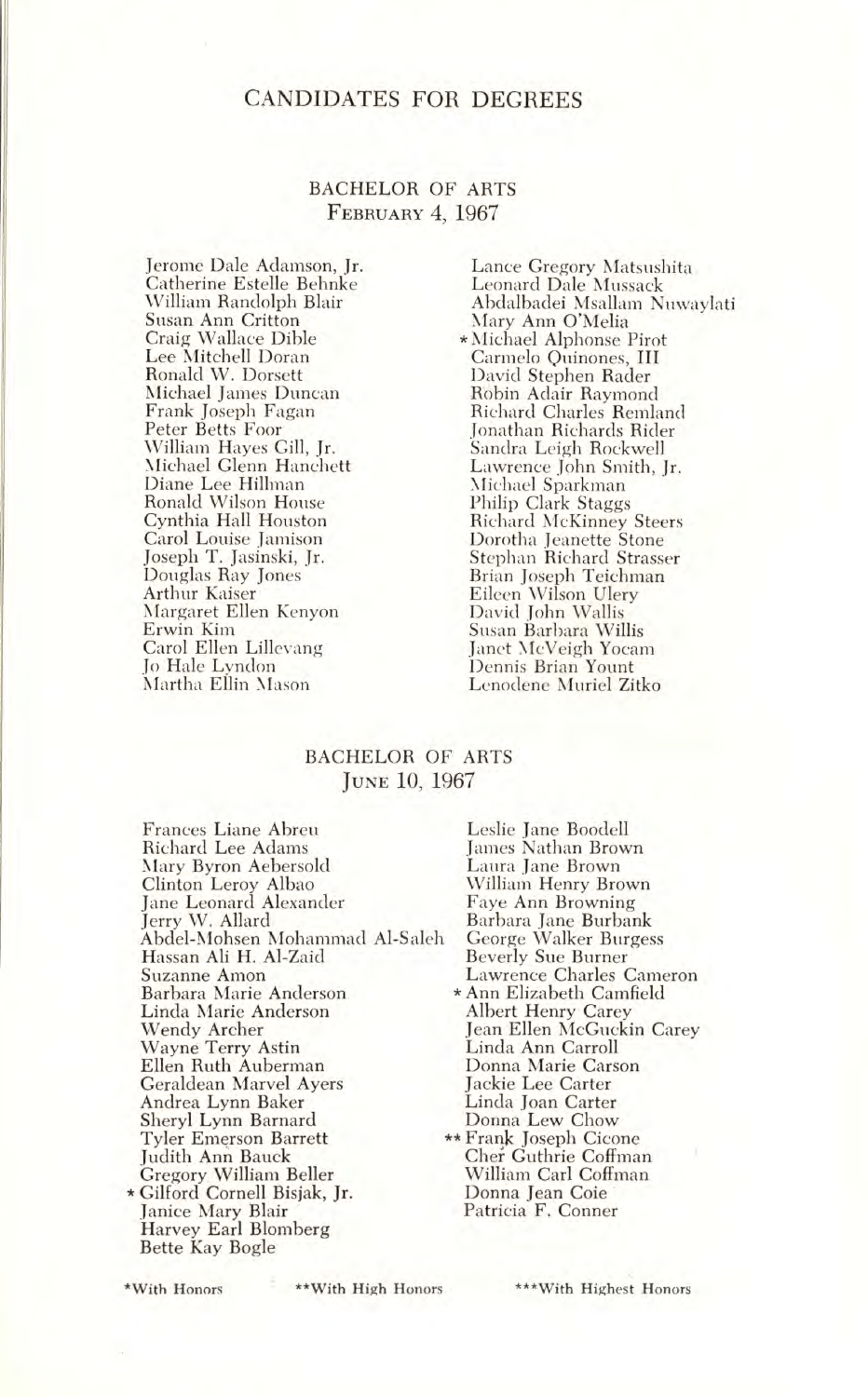#### BACHELOR OF ARTS JUNE 10, 1967 (continued)

Peter G. Cook \*\* Susan Myrle Cordova James Richard Cox Betty Lynne Craig Pamela Jeanne Crotwell Nancy Jeanne Cummings Sandra Hayden Davidson Robert Merle Davis William C. Demmin George Allan DeWalt Jacqueline F. Dietrick Merlin Clement Donaldson, Jr. Douglas Walker Downs \*\* Paul Frederick Edinger Alvin Averell Eichorn Peter Samuel Ellenshaw Bryn Bennett Evans, Jr. Mary Kathryn Evans Cloys Jerome Frandell, Jr. Nancy Elizabeth Freeman Larry Frank Frei \* Marca Dee Patterson Fronk Robert Henry Fronk Stephen Reed Fry Robert Kenneth Garrett Edward Gassman Michael William Gebert Georgia Donna Cedge Kathleen Faye Gilmore Marilyn Carol Graham William Frederick Gruenholz, Jr. Gayle Harriet Guptill Robert Lee Haendiges Patricia Fazio Haile Linda Sue Hainer John Ernest Hall Ann Marie Hansen Janice Lee Hartman Donald Lee Hathcock, Jr. Janet Schroeder Hathcock Timothy David Heck Margaret Abbott Herrick William Albert Herrmann, II Judith Ann Hertzler Martin Alan Hinds Adria Ann Hockley Richard Hartley Hodson Mary Grace Hobson Holmes Jae Jwa Hong Gloria Jean Houck Marjorie Ann Huckfeldt

Harold Thompson Huffman, Jr. Robert Leroy Hughes Jeffrey Warren Hunt Nguyen Trieu Huy Margaret Jane Israel Michael Lloyd Jackson Paula Franel Jacobs Thomas Joseph Jeanneret Donna Rae Johnson Janice Michael Johnson Allen George Johnston John Theodore Jones Lewis Edmund Jones Charles Stephen Jonson Robert Martin Keller \*\*\*Sandra Lee King Kay Elizabeth Knuppel L. David Kornreich \*\* Jeanice Marie Krage Kiara Kriste Kroening Janet Marie Lane Judith Carolyn Lank Charles Steven LeBaron Michael Terry Ledbetter Sharon Ann Lee Hugh D. Loftus Joan Demitra Londos Norman Lytle, III Eugene Glen McClintock \*\* Mary Hallie McCown Kathleen Anne McDermott Kathy Jean McFarland Delbert McGue, III Madelyn Lorene McKenzie Karen Christine MacQuiddy Rolanda Christine Madsen Margaret Andrea Magruder Arthur Frederick Major \* Marleen Emi Makino Jerrold Beckham Marr John Wesley Marshall Jean Elizabeth Marshburn Lynne Theresa Mattson Pamela Rae Mattson Kristine Irmsher Maynard

William Kip Mensing Karen Ellen Mercante \*\*\*Ronald Dean Mills William Gordon Mino Mary Antoinette Mitchell

William Mello

\*With Honors "With High Honors \*\*\*With Highest Honors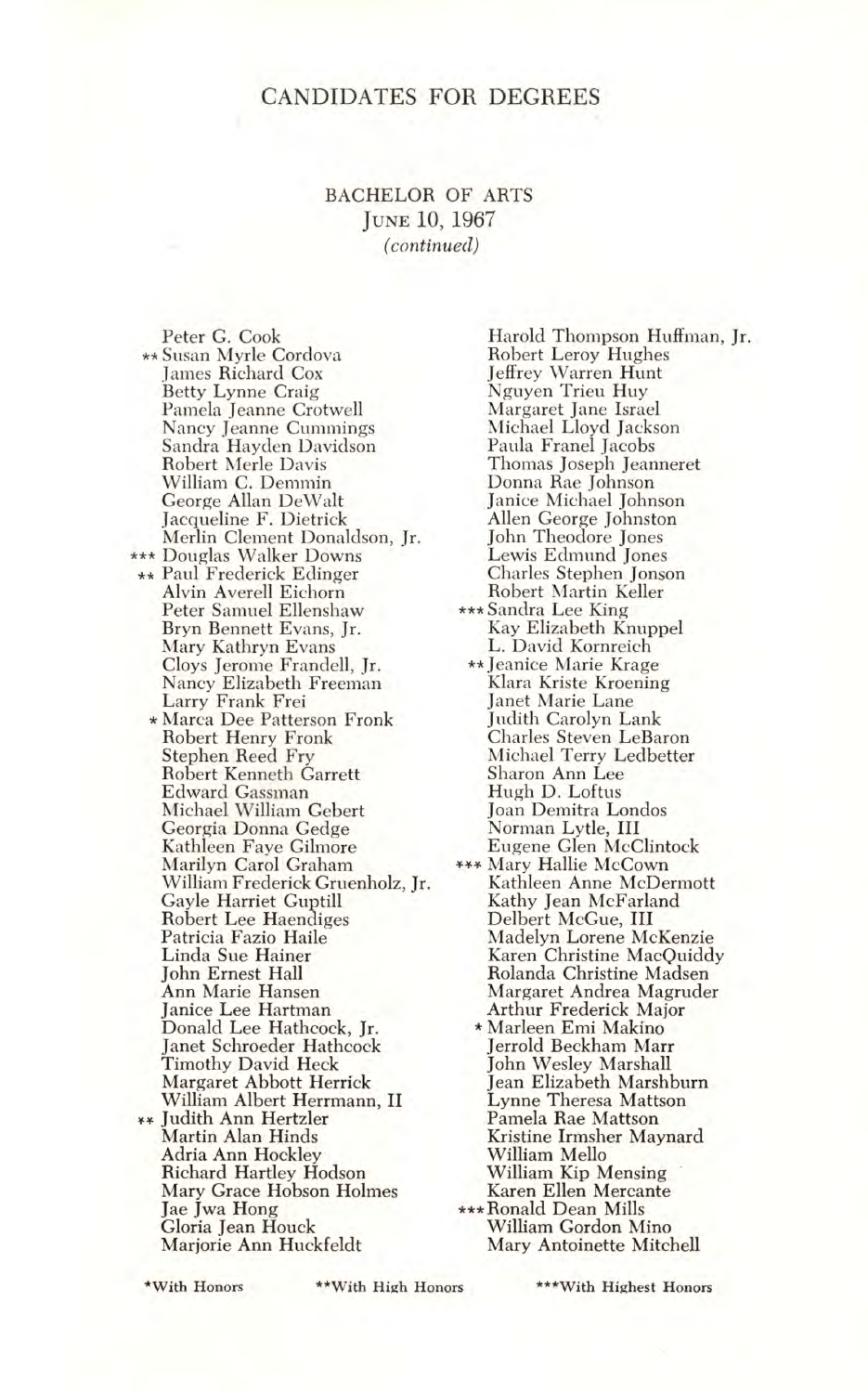BACHELOR OF ARTS JUNE 10, 1967 (continued)

Yvonne Montgomery Prentiss Arnold Moore Sally Ann Moragné Susan Louise Naulty Eileen Haruko Nawa Nancy Talbot Nelson James Milton Nenney Sondra Diane Nielsen Janice T. Nishiyama Joel Thomas Noble, Jr. \* Renée Eva Norrblorn Judith Carol Osborne Robert Cushman Parke John Anthony Parker \*Michael Edward Parmelee Pamela Worthington Parshall Candace C. Parsons Karen Curtis Pasqua Elsie Bautz Pauly Carolyn Ruth Peel Cynthia Canada Perry Patricia Ann Petersen Myron Cedric Peterson Joyce Bernice Pinto Mary Helen Pitts Robert Sherwin Porter Carol Louise Rader Virginia Helen Randles Rosemary Lynn Rayburn Janet Lynne Reed Pamela Irene Reed Richard Jesse Rees Ruth Perry Richardson Jenifer Lynne Riddle \* Raymond Mark Ritchey Susan Ruth Elliott Roberts Thyra Lee Rowdon Mary Jo Russell Inger Johanne Sagatun Charlotte Yoshie Saito \*\*\*Mary Ann Elizabeth Sall Janice Yoko Sato Harry Allen Saunders, Jr. William J. Scarpino, Jr. Robert Corwin Schilling Lisette Sangree Scholl Gerhardt B. Schupmann Susan Louise Scrim

Robert Hiroshi Shibata Karen Lei Shigeta Sam Tatsumi Shimabukuro Margaret Jane Shinoda Frank Raymond Sinatra Gary Harold Skinner Barbara Dorene Smith Barbara Susan Smith Norman Dean Smith Dianne Leslie Gould Smock Sharon Lee Moorhead Snell Sharon Lea Snudden Richard Lloyd Sowers \* Samuel Alexander Stalcup David James Stark Harlan Douglas A. Stelmach Sheila Diane Stephens Ruth Elizabeth Stichal Michael Edward Suehle Gregory S. Sukiasian Joseph Howard Sundstrom Hiroshi S. Tamada Barbara Jean Tasker Ronald Edwin Tebbetts Julie Ann Terhune Audrey Jean Thedaker Daniel James Thomas Lorraine Kay Thomas Clare Diane Tindall Alan Yau Jeong Tom Amy Tsubokawa Jeanne Hideko Uchimura Ella K. Uemura \* Leigh James Unger David Edward Wardlow Robert Weir Watson, III Cheryl Lee Weaver Linnea L. Weblemoe Robert Dixon Wertz Greg Steven Whitacre Mary Owens White Janna Wilemon Theodore Carl Willenberg Edward Randall Windsor Rebecca Minerva Womack Alan K. L. Wong Michael Selwyn Yancy Michelle Lynn Yaussi Eugenia Bowie Yeats Michael Lewis Younger

Susan Ann Sellers Robert Baldwin Shaw Lori Anne Sherrill

\*With Honors \*\*With High Honors \*\*\*With Highest Honors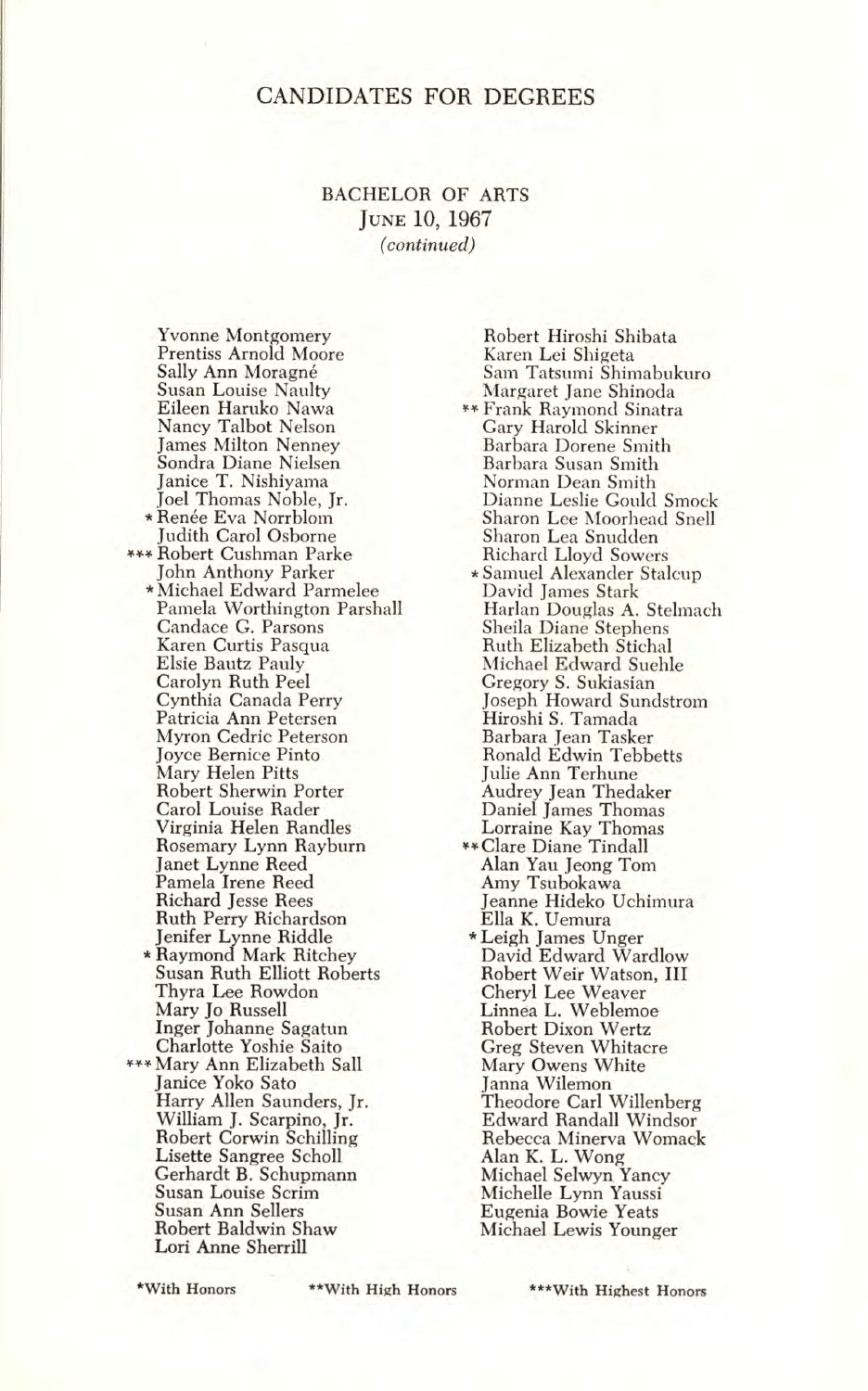#### BACHELOR OF ARTS SUMMER 1967

Laura Washington Barnes Mary Ellen Bebermeyer Mary Brooke Bennett Richard Franklin Billman Clifford Earl Bouma David Waite Boyd, Jr. John Steven Brewer Andrew D. Brisbane Ted Michael Brown Sherryl Farnsworth Burge Keene Hedges Capers, Jr. Michael J. P. Clark William Albert Clingwald James William Colborn Patricia Violet Crome Elizabeth Ann Dahigren Edward L. de Staute Leslie S. Dobreer Michael Stephen Edgerton Charles Elliott, Jr. Carolyn Richardson Erwin R. Buck Ferguson Andrea Bullen Gassman Charles Raymond Genino Frederick Charles Gloss Donald Maxwell Goslin Bonnie Jo Griffith Nathana Francis Harris Cathy Louise Harry Stevenson Choyei Higa Richard Wayne Hinkle Steven Thomas Hoffman Harold Eugene Hogg, Jr. Charles McIntosh Howe Kwan Yee Huen Lawrence Roger Ipswitch Nancy Caryl Isaacson Donald Dwight Jackson Robin Janney Lee F. Jeberjahn Beverly Itsuyo Kodama Bruce Raymond Kolina Gary Marston Larson

Mary Ann Lavedock Denis G. Lawrence Peter Alexander Liapes William Walter Lindbloom Arturo Jesus Lopez Gary James McHatton James Jarard McLean Jean Louise MacQuivey Thomas Daniel Major Jimmie Edwin Martin Mary Margaret Sydnor Merrel William Barry Messer Saad Othman Nazer Donna Lynn Patterson Mary Karen Pearson John Emmerson Rhoades William Seth Rucker Steven Manning Schaefer Ismail Shamloo Myrna Suemi Shinbo Claude Allen Smith Claudia Louise Smith Robert Eugene Smith Donald James Stauffer Walter Ray Stephens Jon Francis Straatemeier Laureleigh Mei Jean Ting Diane Lynn Tompkins Yasuo Tozawa Deborah Joanne Travers Fred William Trueblood Gilbert Nicholas Vaters, Jr. Alfred Robles Villalobos Clarine Warmanen Yojiro Watai Wendy Diane Waterhouse Constance Setsuko Weed Edward Bailey Wilson, Jr. Glenn R. Wilson Carole Mae Wong Flora Wong Linnea L. Weblemoe Joy Ann Zeiler